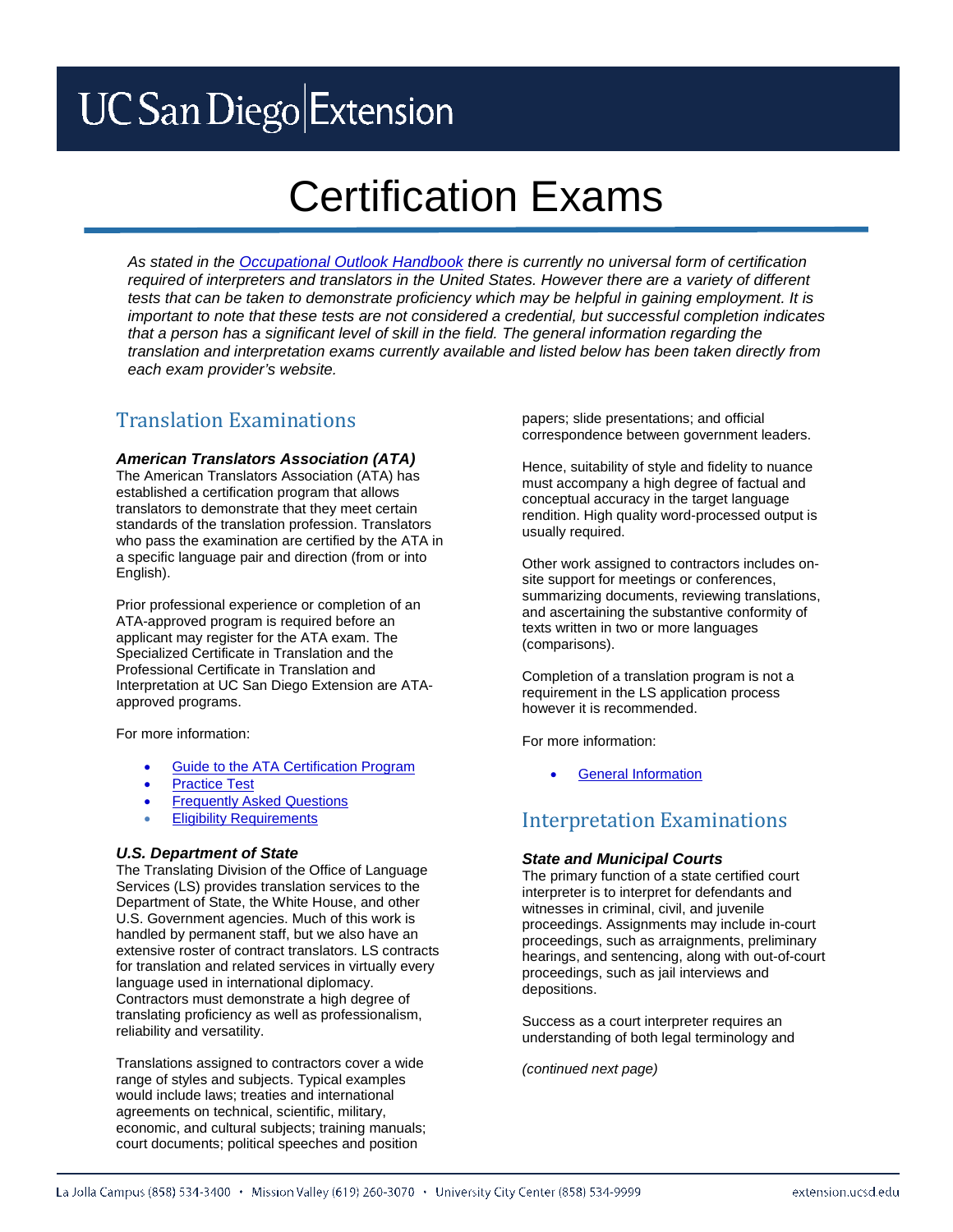# **UC** San Diego Extension

colloquial language and the knowledge, skills and abilities essential for the profession.

Only interpreters who pass the Court Interpreter Certification Examination and submit an application to the Judicial Council are referred to as certified court interpreters. Currently there are three types of State-Certified Interpreters[: Administrative Hearing,](http://www.calhr.ca.gov/state-hr-professionals/Pages/Bilingual-Services.aspx)  [Medical,](http://www.calhr.ca.gov/state-hr-professionals/Pages/Bilingual-Services.aspx) and [Court.](http://www.courts.ca.gov/programs-interpreters.htm)

The certification examination consists of written and oral components. In the computer-administered, English-only written portion, candidates are tested on their knowledge of English language grammar and vocabulary, court-related terms and usage, and ethics and professional conduct. Candidates who pass the written component may go on to take the oral component, which tests skills in simultaneous and consecutive interpreting and in sight translation. Completion of an interpretation program is not a requirement for the exam application process however it is recommended.

For more information:

- [General Information](http://www.courts.ca.gov/2694.htm)
- **[Exam Information](http://www.courts.ca.gov/2695.htm)**

#### *Federal Courts*

Only interpreters who pass the [Spanish-English](http://www.ncsc.org/fcice)  [Federal Court Interpreter Certification Examination](http://www.ncsc.org/fcice) are certified to interpret in federal courts.

The certification examination consists of written and oral components. In the written portion, candidates are tested on their job-relevant language ability in English and Spanish through their comprehension of written text, knowledge of vocabulary, and grammatically correct expressions, and their ability to select the appropriate target language rendering of source language text. Candidates who pass the written component may go on to take the oral component which tests interpretation skills in simultaneous interpretation, consecutive interpretation, and sight translation.

Completion of an interpretation program is not a requirement for the exam application process however it is recommended.

For more information:

- **[Examinee Handbook](http://www.ncsc.org/sitecore/content/microsites/fcice/home/About-the-program/Examinee-Handbook.aspx)**
- **[Practice Oral Examination](http://www.ncsc.org/sitecore/content/microsites/fcice/home/About-the-program/8-Oral-Practice-Exam.aspx)**

#### *U.S. Department of State*

The Interpreting Division of Language Services (LS) provides staff and contract conference interpreters for the Department of State, the White House, and the Executive Branch of the Federal Government. From public policy to diplomacy, from current events to scientific and military topics, the daily activity of the conference interpreter requires a well-rounded and up-to-date repository of general knowledge. LS also provides liaison/escort interpreters, seminar interpreters, and English Language Officers to accompany U.S. government-sponsored visitors from overseas on public diplomacy programs around the nation.

The U.S. Department of State has a test for prospective interpreters. The test is given only to those candidates whose applications and telephone screening indicate that they meet the necessary requirements for successful evaluation.

Seminar and Escort level candidates will also be asked standardized questions dealing with aspects of US history, society, and culture as well as their ability to handle on-the-job situations when accompanying international visitors.

Completion of an interpretation program is not a requirement for the exam application process however it is recommended.

For more information:

- [General Information](http://www.state.gov/m/a/ols/c56507.htm)
- [Interpretation Examination](http://www.state.gov/m/a/ols/c56573.htm)

*(continued next page)*